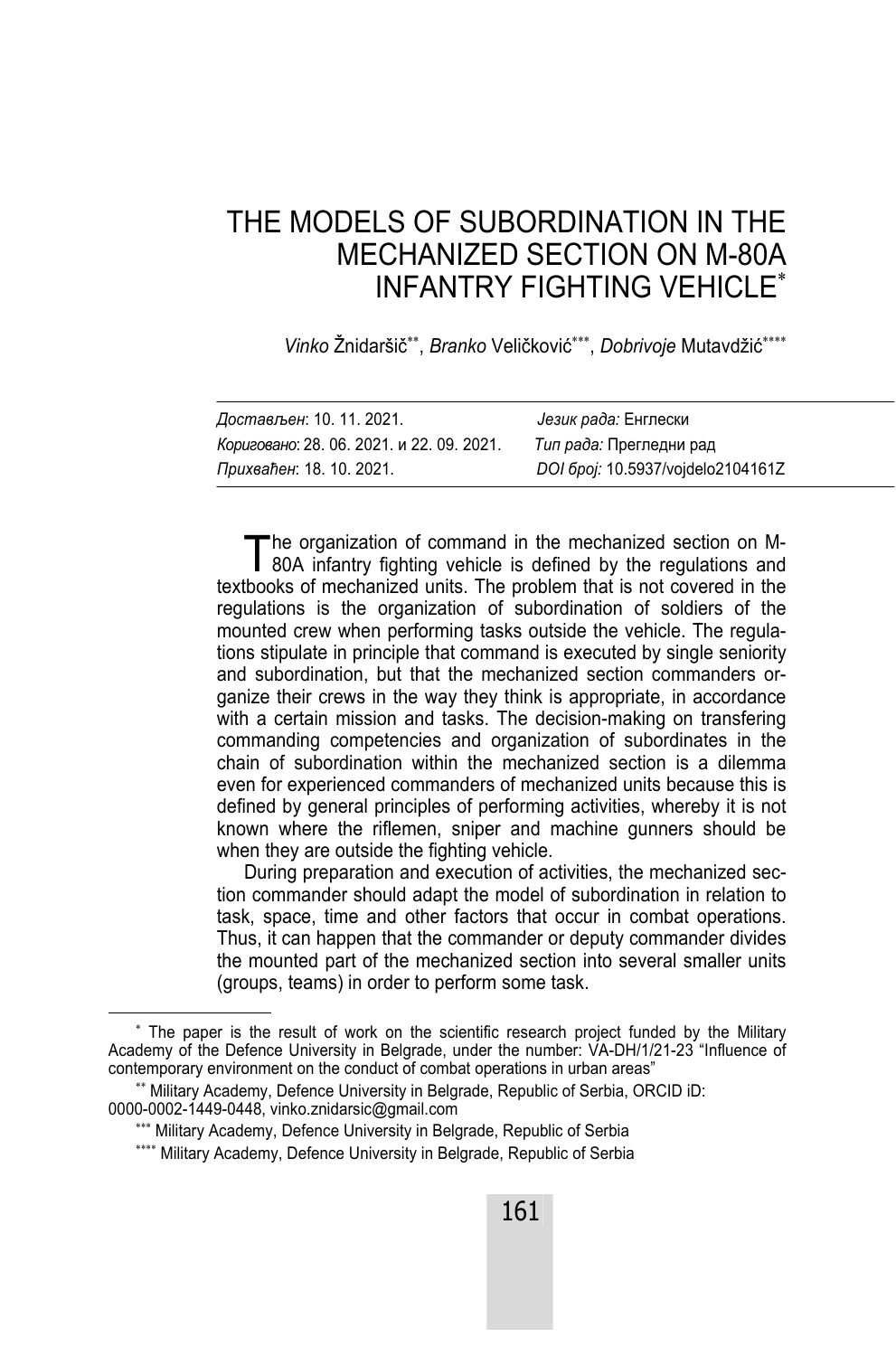The research performed by the analysis of content in regulations and textbooks, observing the way of work during the performance of activities, anticipating possible situations and discovering examples of good practice of the mechanized section commanders, the models presented in this paper have been formed.

After studying literature and questioning professional military personnel, the results of the research are the models of subordination in the mechanized section when the mounted part of the section is outside the vehicle. The analyzed models are divided into groups of models, where the dismounted part of the section is divided into: 1) basic model, 2) two groups and 3) three groups.

Key words: *mechanized section, M-80A infantry fighting vehicle, subordination, command and control, tactics of small mechanized units*

## **Introduction**

n the Serbian Armed Forces, a part of mechanized units consists of infantry In the Serbian Armed Forces, a part of mechanized units consists of infantry units equipped with M-80A infantry fighting vehicle. Their missions differ from the missions of regular infantry and armoured units. In combat operations, they get missions and tasks that represent a combination of infantry and armoured operations.

Units meet the constant demands of increasing combat readiness and their mobility on infantry fighting vehicles, especially in the urban environment.<sup>1</sup> In an attack, infantry fighting vehicle allows the mounted load to be transported as much as possible and to dismount when it approaches unfavourable terrain, obstacles that restrict movement, or strong anti-armour defence that cannot be bypassed or suppressed, while in defence it allows infantry to fight mounted and dismounted.<sup>2</sup>

Mechanized units have clear regulations for combat engagement of the infantry fighting vehicle crews. The regulations purposefully define the ways of work of the permanent part of the crew. For the mounted part of the crew, the structure and formation when it is in the vehicle is clearly defined. Moreover, it is defined that combat section can be in firing line, in groups or combined, and in certain situations in armoured vehicle. $^3$ 

It has been noticed that there is no instruction on how to organize subordination in these situations, i.e. how the section commander, who is in the vehicle maintains

 $\overline{\phantom{0}}$  1 Milorad Radetić, "Pravci daljeg razvoja borbenih vozila pešadije", *Vojnotehnički glasnik*, broj 2, 2001, p. 225.

<sup>&</sup>lt;sup>2</sup> Headquarters Section of the Army, "*The Mechanized Infantry Platoon and Squad (APC)*", FM 7-7, Washington, DC, 1985, p. 1-1. 3

 $3$  "Pravilo mehanizovana četa, vod, odeljenje", Uprava oklopnih jedinica SSNO SFRJ, Vojnoizdavački zavod, Beograd, 1978, Item 10, Paragraph 3.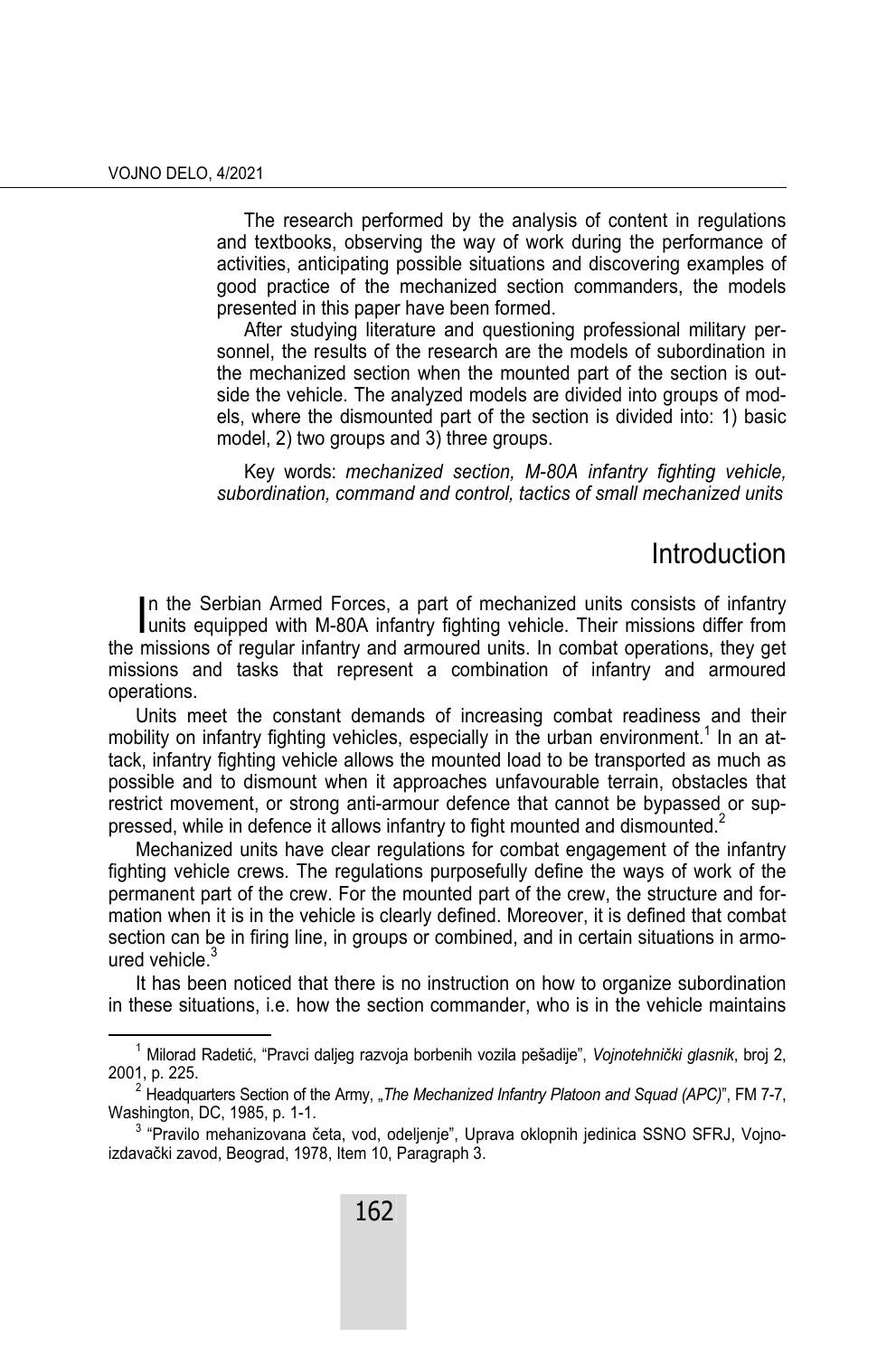contact with the soldiers of the mounted part of the section outside the vehicle. This type of scenario is not considered in the regulation, and is very important in fight, when every mistake can be fatal. This is very important for the lowest-ranking section commanders, who need clear and concise instructions on how to organize their subordinates after they get out of the vehicle in order to perform combat and noncombat activities.

In order to find suitable models for the organization of subordination within the mechanized section, it is necessary to know that the command system in the Serbian Armed Forces is based on single seniority and subordination.<sup>4, 5</sup>

Single seniority provides that only one superior appears in the command system, that he commands and that he is responsible for carrying out tasks. The superior is responsible for the engagement of his unit because he is vested with decision-making, issuing orders and controlling their execution. He is also allowed to transfer a part of his command competencies to other subordinates.<sup>6</sup> Subordination is the subjection of a group or individuals to the authority of the senior or superior.<sup>7</sup> It is expressed through the relationship between superiors and subordinates. Subordination does not remove the initiative and creative work of the subordinate, who can choose how to conduct a task.<sup>8</sup>

The command relations have been researched on the basis of the organizational structure of the mechanized section, which is defined by the "Regulation of the mechanized company, platoon, section".<sup>9</sup> According to the mentioned Regulation, the mechanized section consists of ten soldiers armed with automatic pistols, automatic rifles, sniper rifles, machine guns and hand grenades. Since the crew and its weapons has not and probably will not change for a long time, it is necessary to organize the crew in a way that would correspond to the current and assumed future missions and tasks.<sup>10</sup> They also need the organization and procedures that will increase the capabilities of the vehicle and the dismounted part of the crew  $11$ 

During the execution of missions and tasks, the section commander, as a superior, can, as usual, transfer a part of the command responsibility to the soldiers ap-

 $\frac{1}{4}$  "Zakon o Vojsci Srbije", *Službeni glasnik Republike Srbije*, broj 116/2007, 88/2009, 101/2010 – dr. zakon, 10/2015, 88/2015 - odluka US i 36/2018, Item 9.

<sup>&</sup>lt;sup>5</sup> "Doktrina komandovanja – privremena", ZOK GŠ VS, Vojna štamparija, Beograd, 2016, Item 26.<br><sup>6</sup> lhid. Item 26  $<sup>6</sup>$  Ibid. Item 26.</sup>

<sup>&</sup>lt;sup>7</sup> Borislav Ratković et al., Vojni leksikon, Vojnoizdavački zavod, Beograd, 1981, p. 594.<br><sup>8 "Doldtine komendovanja – privromene", ZOK CŠ VS. Vojno štemperija Beograd, 2016, lt</sup>

<sup>&</sup>lt;sup>8</sup> "Doktrina komandovanja – privremena", ZOK GŠ VS, Vojna štamparija, Beograd, 2016, Item 26.

 $9$  "Pravilo mehanizovana četa, vod, odeljenje", Uprava oklopnih jedinica SSNO SFRJ, Vojno-izdavački zavod. Beograd. 1978.

<sup>&</sup>lt;sup>10</sup> Theodore Severn, "Airland battle preparation: Have we forgotten to train the dismounted *mechanized infantryman?*", US Army war college, Carlisle Barracks, PA, 1988, p. 12.<br><sup>11</sup> Carmichael John, *"Devising Doctrine for the Bradley Fighting Vehicle Platoon Dismount* 

*Element-Finding the Right Starting Point"*, a monograph, School of Advanced Military Studies, United States Army Command and General Staff College, Fort Leavenworth, Kansas, 1988, p. 1.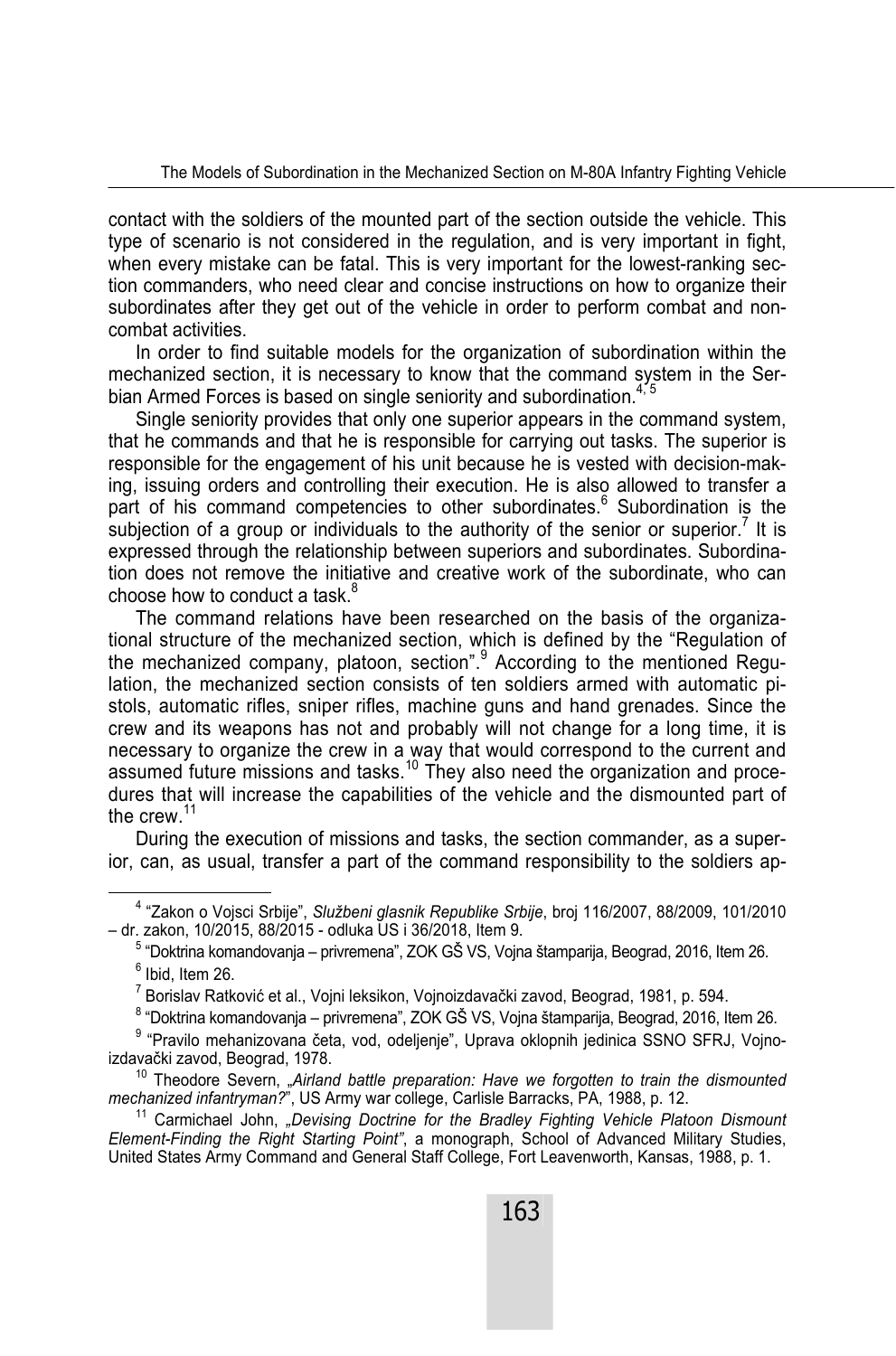pointed as the group commanders. Thus, he creates hierarchical relationships at several levels of the organizational structure of the mechanized section.

In the preparatory phase of the research, the interviews with experienced officers and non-commissioned officers in the Serbian Armed Forces and the Ministry of Defence have been very helpful in identifying the needs of the mechanized section and the possibilities of its organization.

The objective of the research on the organization of subordination within the mechanized section has been limited to recording and describing models. The research has been conducted, to a limited extent, by implementing the method of content analysis of the documents "The Doctrine of Command of the Serbian Armed Forces", rules and regulations related to mechanized units, interviews with specialists, as well as on the basis of personal experiences of authors, gained through observation during training and exercises.<sup>12</sup>

The research has been conducted with the main objective to record all logically set models of the subordination organization within the mechanized section. The restriction has referred to the recording of possible models, but not to their mutual comparison. The main criteria for recognizing models have been: the capacities of the weapons handled by soldiers; the possibility for soldiers to be competent to command; safety at work; optimal speed of transferring commands from the superior to subordinates and reporting from the subordinate to the superior.

Studying the scientific literature of authors such as Babić (1988) "*Brzina – činilac uspeha u borbenim dejstvima oklopnih i mehanizovanih jedinica*" and Radetić (2001) "*Pravci daljeg razvoja borbenih vozila pešadije*", we have learnt about the directions of the development of mechanized units whereas the paper by Slavković et al. (2017) "*Upotreba oklopnih jedinica u operacijama u naseljenom mestu*", as well as the descriptions given by Šipka (2011) in the textbook "*Taktika oklopnih jedinica 1*", have particularly helped in understanding the tactics and needs of the mechanized section.<sup>13, 14, 15, 16</sup>

During 2019 and 2020, the research team defined the research problem in the talks with fellow officers and non-commissioned officers of the Serbian Armed Forces and the Ministry of Defence within the preparations for the project ..Influence of contemporary environment on the conduct of combat operations in urban areas". The research that followed was performed through the analysis of documents, interviews with respondents and observation of the work of the mechanized section. The

<sup>&</sup>lt;sup>12</sup> Združena operativna komanda Generalštaba Vojske Srbije, Doktrina komandovanja – privremena, Vojna štamparija, Beograd, 2016.

<sup>&</sup>lt;sup>13</sup> Manojlo Babić, "Brzina – činilac uspeha u borbenim dejstvima oklopnih i mehanizovanih jedinica", *Vojno delo*, vol. 40, br. 1, 1988.

<sup>14</sup> Milorad Radetić, "Pravci daljeg razvoja borbenih vozila pešadije", *Vojnotehnički glasnik*, 2001, br. 1, pp. 83-100. 15 Rade Slavković, Branko Šipka, Jadranko Jukić, "Upotreba oklopnih jedinica u operacijama u

naseljenom mestu", *Vojno delo*, 2017, pp. 223-240.

<sup>16</sup> Šipka Branko, *Taktika oklopnih jedinica 1*, Vojna štamparija, Beograd, 2011, p. 93.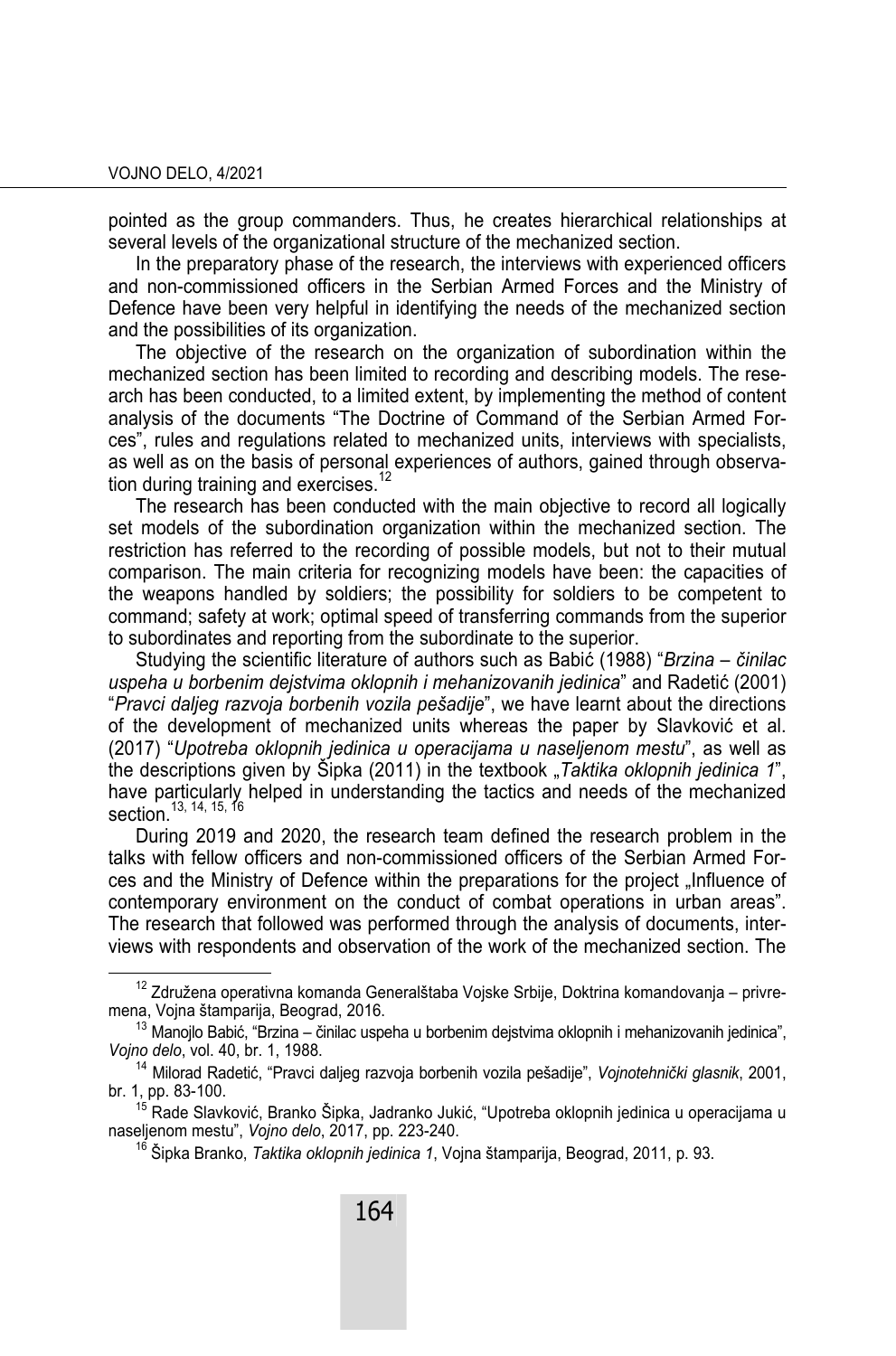obtained results are presented as models of the subordination organization within the mechanized section. For the purpose of the research clarity, the mechanized section is isolated and considered as if other units have no influence on its tasks.

As a part of the research, an informal workshop was organized during classes with the participants of the Basic Command and Staff Course, in September 2019 at the Military Academy, which was attended by teachers and students of the programmes of armoured units and infantry. The respondents were mostly in the rank of captain to lieutenant colonel, on the duties of the platoon and company commander in infantry and armoured units. Participants were given the task to consider and present the organization of subordination within the mechanized section, taking into account other factors, such as doctrine and tactics.

Starting from the basic model of the subordination organization defined by the "Regulation of the mechanized company, platoon, section",17 respondents were tasked to present as many models of the subordination organization as possible based on the experience and logic of solving doctrinal missions and tasks when the mounted part of the crew leaves the vehicle and becomes the dismounted part of the crew. Thus, the attention of the respondents was focused on solving only one type of situation.

After developing their models of the subordination organization, they were divided into several groups. Additional explanations and opinions were also necessary in order to sort, consolidate and describe the results.

The knowledge and experience of these respondents, gained during the years of service, was valuable because they could present the subordination organization of the mechanized section based on rules, and also personal experiences.

The intention is to provide a basis for the next level of research that will include consideration of other factors. It has been noticed that the participants could not determine only one model of the subordination organization that would be universal for all situations. Instead, models that are suitable for *most* situations have been singled out. This has created a base of logical models of the subordination organization that can be used by the mechanized section commanders on M-80A infantry fighting vehicle.

### Mechanized section

The mechanized section in the Serbian Armed Forces is the smallest organization of mechanized units. The mechanized section commander is the person responsible for everything in the section. The mechanized section consists of ten crew members, who are in M-80A infantry fighting vehicle. It is a combination of the permanent crew and the mounted part of the mechanized section. When the mounted part leaves the vehicle, it is called the dismounted part of the mechanized section (Figure 1).

<sup>&</sup>lt;sup>17</sup> "Pravilo mehanizovana četa, vod, odeljenje", Uprava oklopnih jedinica SSNO SFRJ, Vojnoizdavački zavod, Beograd, 1978, Item 5.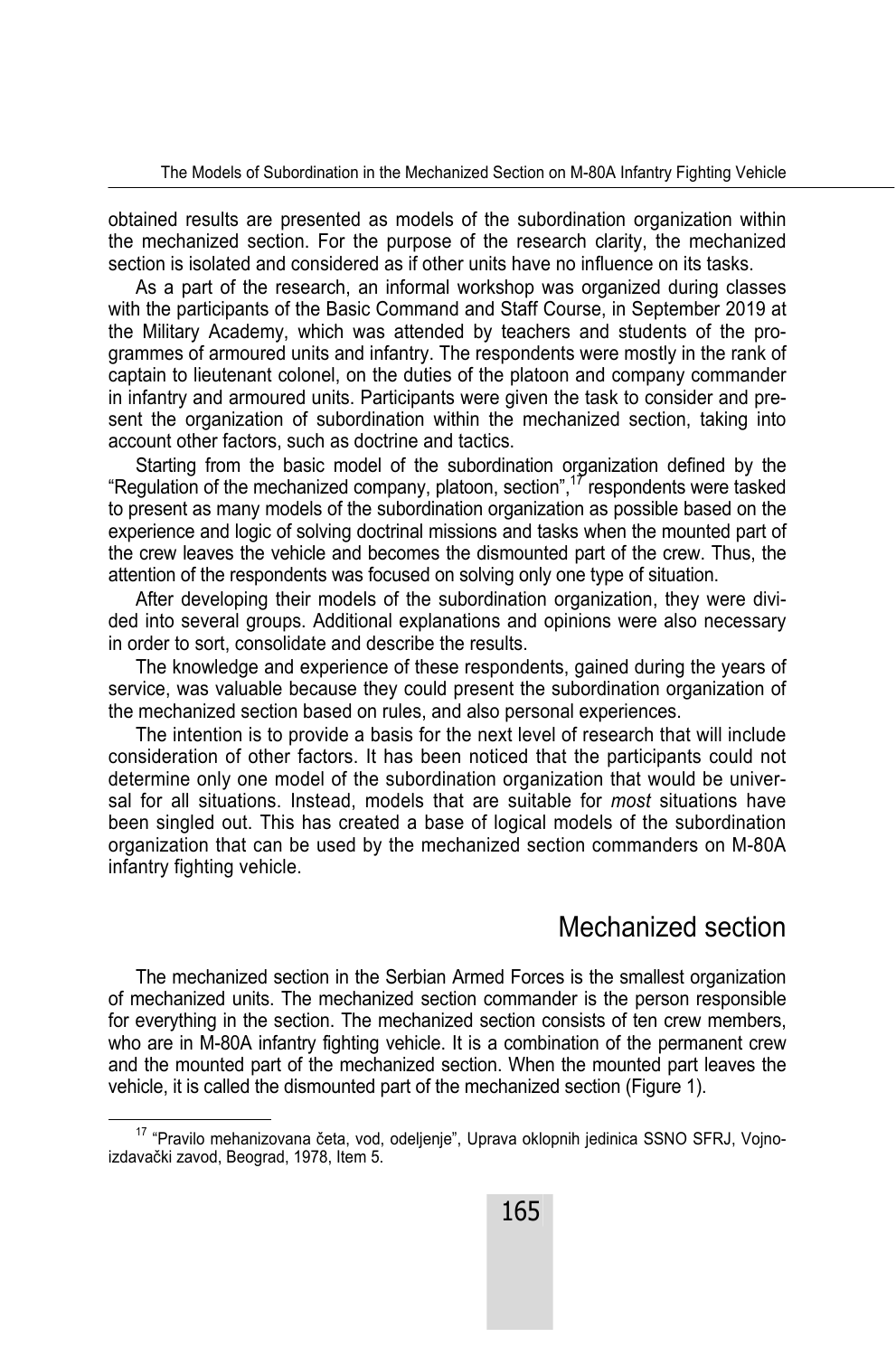| <b>Armed</b><br><b>Forces</b> | Vehicle  | <b>Crew</b> | <b>Section</b><br>commander | <b>Section</b><br>deputy<br>com-<br>mander | <b>Dismounted part</b>   |
|-------------------------------|----------|-------------|-----------------------------|--------------------------------------------|--------------------------|
| SAF                           | M-80 IFV |             |                             |                                            |                          |
|                               |          | Drv<br>GO   | Sect Com                    | Sect<br>Dep<br>Com                         | MG-1 MG-2 R-1 R-2 R-3 Sn |

Figure 1 – *The Mechanized Section* 

The permanent crew of the mechanized section consists of the section commander (abbreviated: Sect Com), the gunner operator (abbreviated: GO) and the driver (abbreviated: Drv). They are all armed with automatic pistols. When activities require it, they can also be armed with automatic rifles.<sup>18</sup>

The mounted part of the crew consists of seven members: the deputy commander of the mechanized section (abbreviated: Sect Dep Com), two machine gunners (abbreviated: MG-1 and MG-2), the sniper (abbreviated: Sn) and three riflemen (abbreviated: R-1, R-2 and R-3)<sup>19'</sup> (Figure 1). They are armed with four automatic rifles, two machine guns and a sniper rifle. The additional weapons include rifle grenade launchers and hand grenades.

The section commander is superior to all members of the infantry fighting vehicle crew. At the same time, he is the superior officer to the members of the permanent part of the crew: the driver and the gunner operator, as well as to the deputy commander of the section in the direct chain of command. The deputy commander of the section is superior to the soldiers of the dismounted part of the section when they dismount from infantry fighting vehicle (Figure 2).

The mounted part of the crew is transported in infantry fighting vehicle and can perform combat tasks from the vehicle, and also out of the vehicle.<sup>20</sup> When the mounted part of the crew dismounts from the vehicle, it becomes the dismounted part of the section and performs tasks followed by infantry fighting vehicle that provides fire support with 30mm autocannon, 7.62 mm PKT machine-gun and 9M14M "Malyutka" anti-tank system.<sup>21</sup>

<sup>&</sup>lt;sup>18</sup> Šipka Branko, *Taktika oklopnih jedinica 1*, Vojna štamparija, Beograd, 2011, p. 13.<br><sup>19</sup> Šipka Branko, *Taktika oklopnih jedinica 1*, Vojna štamparija, Beograd, 2011, p. 13.<br><sup>20</sup> Ibid. p. 13.

<sup>&</sup>lt;sup>21</sup> Headquarters Section of the Army, "The Infantry Rifle Platoon and Squad", FM 3-21.8 (FM 7-8), Washington, DC, 2007, Item 1-47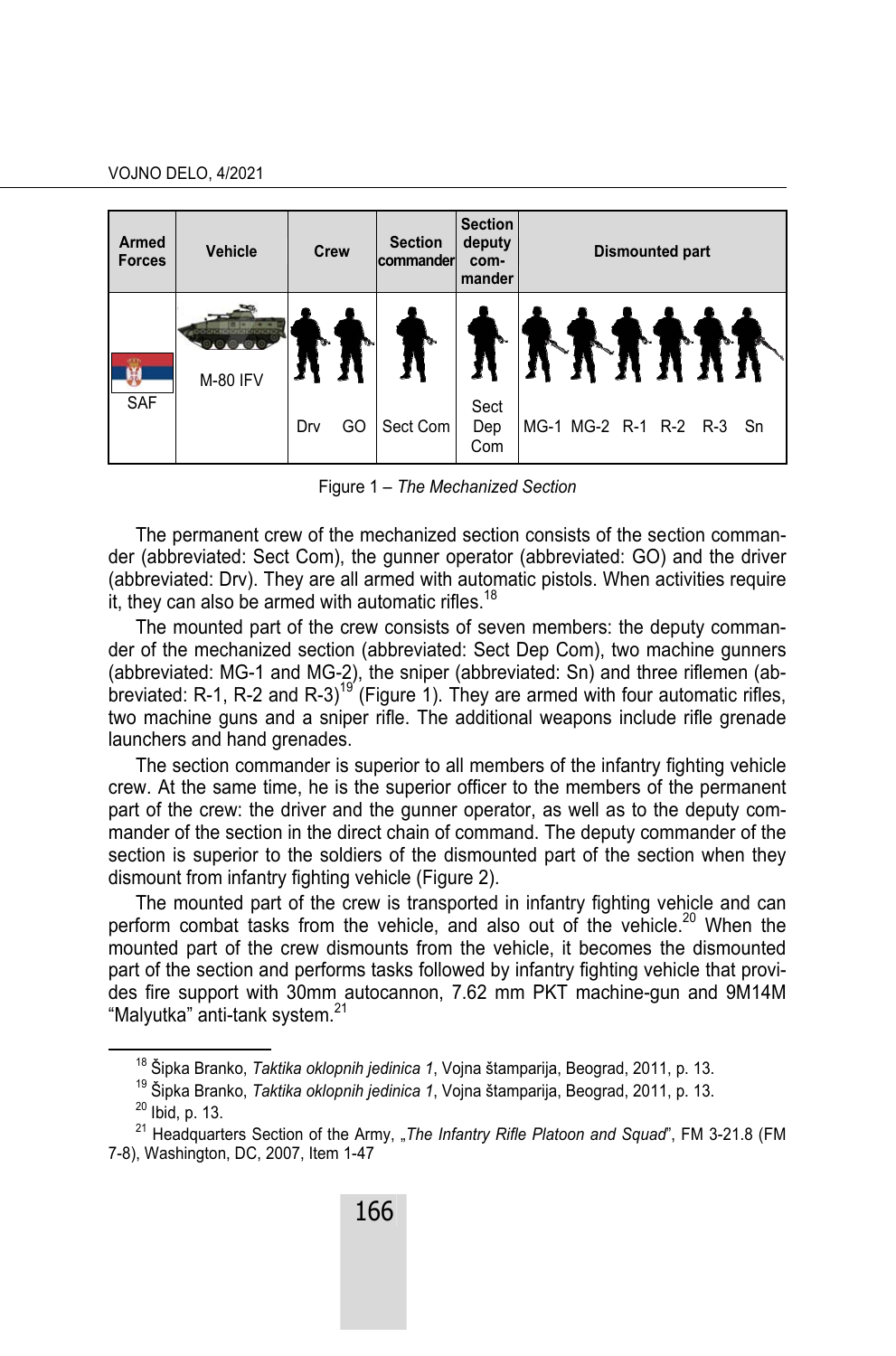The mechanized section on M-80A infantry fighting vehicle is very mobile, has anti-armour weapons and provides armoured protection of the crew from the effects of small arms, artillery projectiles and hand grenades. It also reduces the effects of nuclear, chemical and biological agents. The combat capabilities of the mechanized section are best expressed when they perform tasks together with tanks, on the open or manoeuvring ground and during the day.<sup>22</sup>

The mechanized section fights in accordance with a set task and the development of situation. When contact with the superior is disrupted, the section commander makes decisions on his initiative, organizes combat operations and takes measures to establish contact with the superior. $^{23}$ 

The mechanized section in combat can be in firing line, in groups or combined, and in certain situations in armoured personnel carrier.<sup>24</sup> The section commander is responsible for all the capabilities of the section that he commands directly.<sup>25</sup> He directly commands the dismounted part of the section in combat and the part of the section that dismounted from the vehicle accepts combat.<sup>26</sup> If he is not in the vehicle, the commander is a part of the distribution of the dismounted part of the section, at a place where he can monitor situation and issue commands to the entire section. He maintains a radio, courier and signal connection.<sup>27</sup>

The mechanized section can perform anti-armour actions at short, medium and long distances using anti-armour missiles.28 It moves on a march as a part of a mechanized or tank platoon, as side security to a company and as a leading battalion patrol.<sup>29</sup>

The mechanized section commander is tasked with commanding the permanent crew – the dismounted part of the crew of infantry fighting vehicle.<sup>30</sup> In peacetime, he is directly superior to nine soldiers, and subordinated to the mechanized platoon commander. Each soldier in the mechanized section has personal weapons and assigned tasks. In order to carry out activities in accordance with set tasks, the section commander transfers a part of his command competencies to the soldiers who show the ability to be the group-team commanders. $31$  This strikes a balance between movement, fire and security.  $32$ 

27 "Pravilo mehanizovana četa, vod, odeljenje", Uprava oklopnih jedinica SSNO SFRJ, Vojnoizdavački zavod, Beograd, 1978, Item 44.

 $28$  Ibid, Item 120.

 $29$  Ibid, Item 137.

<sup>30</sup> Directorate of Intelligence "*The Cutting Edge: Soviet Mechanized Infantry in Combined-Arms Operations*", a research paper, 1987, p. 13.

<sup>31</sup> "Doktrina komandovania – privremena", ZOK GŠ VS, Vojna štamparija, Beograd, 2016, Item 59-60.

22 "Pravilo mehanizovana četa, vod, odeljenje", Uprava oklopnih jedinica SSNO SFRJ, Vojnoizdavački zavod, Beograd, 1978, Item 5. 23 Ibid, Item 7.

 $24$  Ibid, 1978, Item 10.

<sup>25 &</sup>quot;Pravilo tenkovska četa, vod, tenk", SSNO SFRJ, UOJ-5, Vojnoizdavački zavod, Beograd, 1978, Item 18.<br><sup>26</sup> Ibid, Item 18.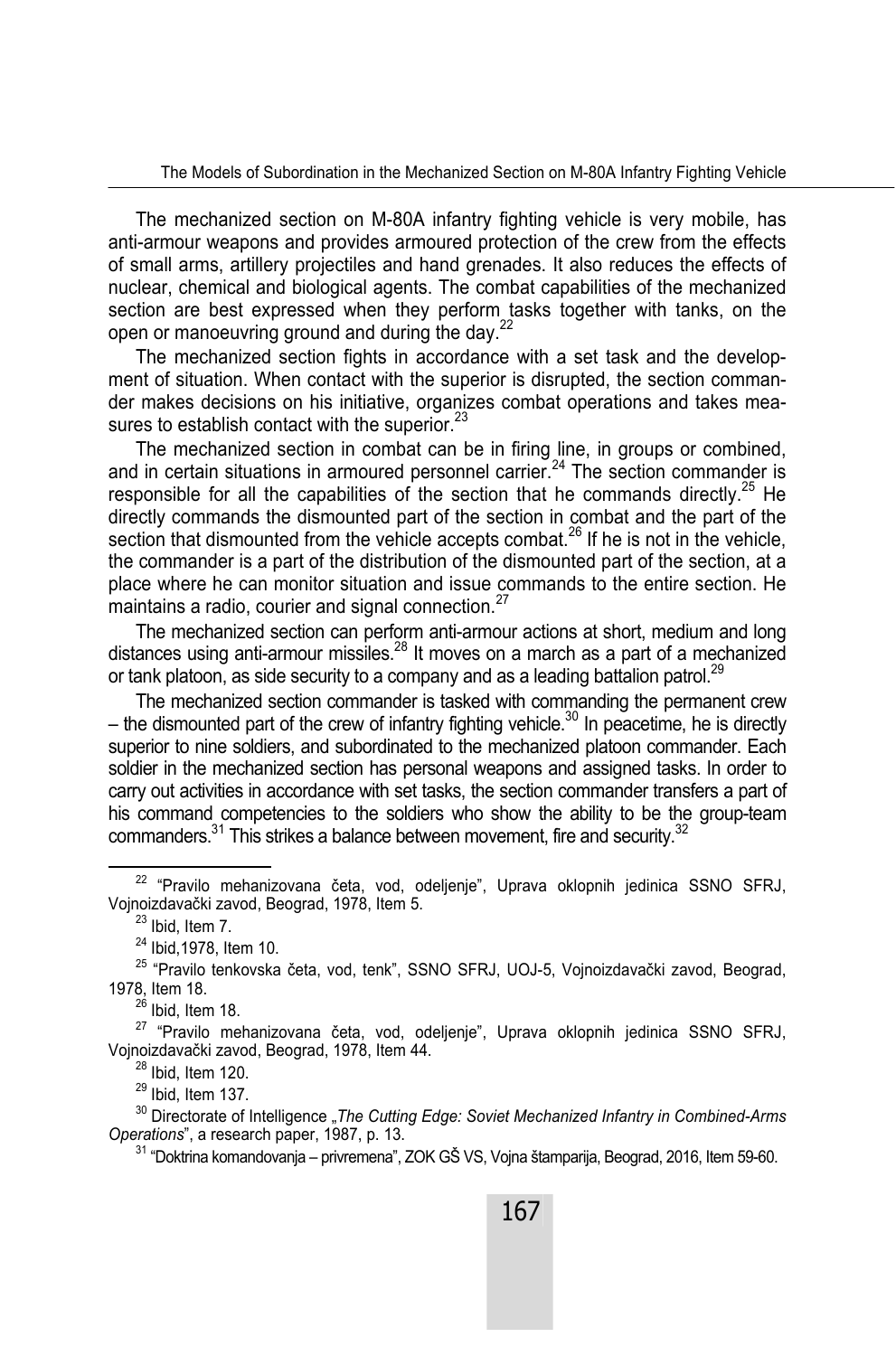In this way, the mechanized section commander manages to command the entire section through the group-team commanders, who, after receiving an order from him, continue to carry out and direct their activities.

### The models of the mechanized section subordination organization

Due to the complexity of the infantry fighting vehicle system, the mechanized section commander is in all models of the subordination organization, as a part of the permanent crew and commands the dismounted part of the section directly.

It has turned out that direct command is not feasible because the section commander is not capable of monitoring the situation at the dismounted part of the section from infantry fighting vehicle, which is happening 100 to 200 meters from him. Thus he usually gives permission to the deputy commander of the mechanized section to decide on the manner of performing action. However, it is also possible that even the deputy commander of the mechanized section is not capable of monitoring situation, so he transfers the responsibility to the group commander. This group commander is usually a soldier with enough competencies and experience to earn the trust to command other soldiers and to make a decision on the action of the entire section when his group is at the centre of action in order to shorten time and increase efficiency.<sup>33</sup> Thus the activity and initiative of subordinates are encouraged.<sup>34</sup>

Following this definition and study of literature sources and interviews with specialists regarding the dismounted part of the mechanized section on infantry fighting vehicle, the results have been divided into: 1) basic model, 2) models of two groups and 3) models of three groups.

#### **Model 1 – Basic model**

In the basic model of the subordination organization, the mechanized section commander is at the same time directly superior to all soldiers of the permanent part and the dismounted part of the section. Organizing subordination with the permanent part of the section he is directly superior to the driver and the gunner operator. He commands the dismounted part of the section through the deputy commander of the mechanized section. The deputy commander of the mechanized section is superior to all other soldiers of the dismounted part of the section. (Figure 1).

<sup>&</sup>lt;sup>32</sup> Chris Smith, Tony Duus and Simeon Ward, "Contemporary Warfare, the Utility of Infantry, *and Implications for the Project Land 400 Combined Arms Fighting System*", Australian Army

<sup>33 &</sup>quot;Mission Command: Command and Control of Army Forces", Headquarters Section of the

Army Washington, D.C., Army Doctrine Publication No. 6-0, ADP 6-0, 2019, point 1-27. 34 "Doktrina kopnene vojske", Komanda Kopnene vojske Generalštaba Vojske Srbije Ministarstva odbrane, L-0, Medija centar Odbrana, Vojna štamparija, Beograd, 2012, p. 58.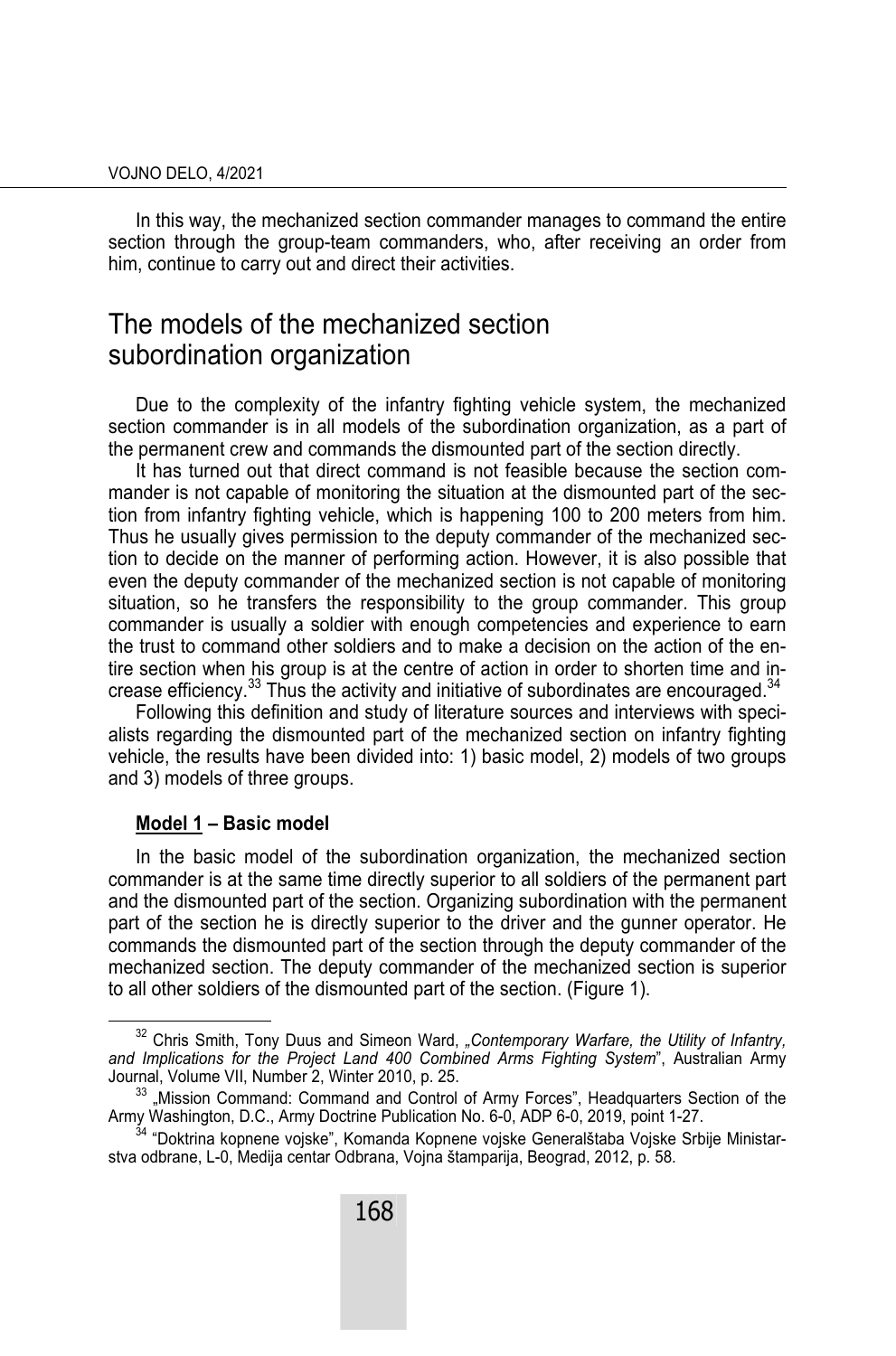

Figure 2 – Model 1 – Basic Model<sup>35</sup>

In this model, the deputy commander of the mechanized section is engaged in nine direct subordination relations in which he is superior and a subordination relation to the mechanization section commander, which represents more subordination relations than defined by the Doctrine of Command in the Serbian Armed Forces.<sup>36</sup> According to the collected data, this model is most often implemented in the noncombat activities of the Serbian Armed Forces.

#### **Model 2 – Models of two groups of the dismounted part of the section**

The second group of models of the subordination organization within the mechanized section on M-80A infantry fighting vehicle has been made on the basis of collected information and proposals of the armoured units and infantry specialists. It is characteristic for these models that the dismounted part of the mechanized section is divided into two groups and that the deputy commander does not have to be in any of these groups.

These models, due to the composition of groups, are divided and grouped into models 2.1, where soldiers are evenly distributed in groups according to the type of weapons and duties, and models 2.2, where soldiers with the same and similar weapons and specialties reaching mobility and fire support while performing activities are grouped together.

 $35$  The illustration of M-80 IFV has been taken and adapted from Šipka Branko, Taktika oklopnih jedinica 1, p. 93.

 $^{36}$  "Doktrina komandovania – privremena", ZOK GŠ VS, Voina štamparija, Beograd, 2016, Item 78.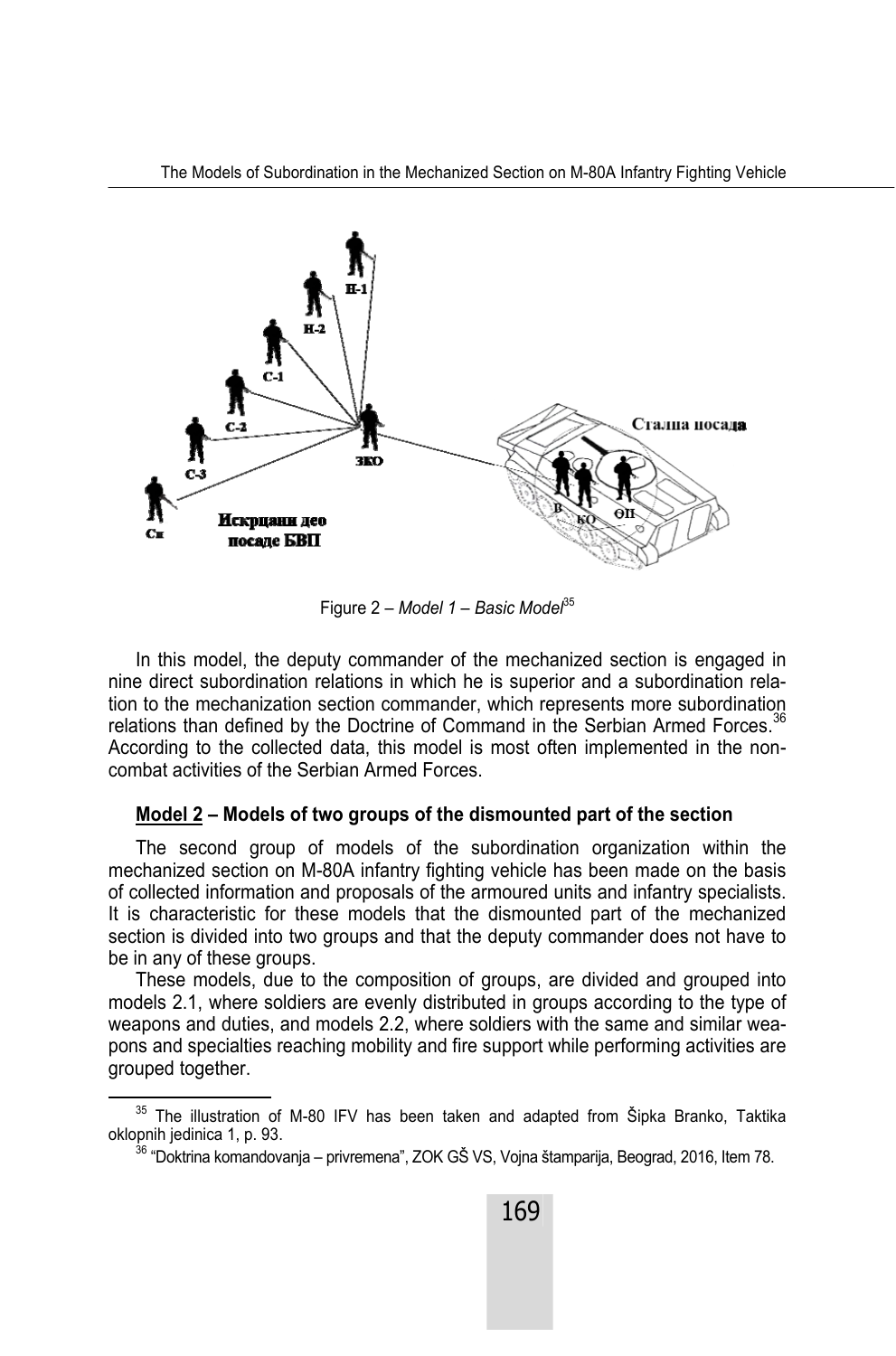#### **Model 2.1. – Model of two groups – the permanent crew on the vehicle, and the dismounted part divided into two groups**

In model 2.1. of the subordination organization, the permanent part of the section is directly subordinated to the mechanized section commander. The deputy commander of the mechanized section is also subordinated to him, as well as the entire dismounted part of the mechanized section divided into two groups. These groups include the machine gunner, sniper and rifleman.

In models 2.1.1. and 2.1.2. the commander of the mechanized section is superior to the deputy commander of the mechanized section, and he is superior to two group commanders. There are three soldiers in a group. The group commander is directly superior to two soldiers (Figure 3).



Model 2.1.1. Model 2.1.2.

Figure 3 – *Model 2.1.1. and Model 2.1.2*.

The difference between these two models is that in model 2.1.1. in two groups of soldiers of the dismounted part of the mechanized section, the riflemen R-1 and R-2 are appointed as the group commanders, while in model 2.1.2. the machine gunners MG-1 and MG-2 are appointed as the group commanders (Figure 3).

In models 2.1.3. and 2.1.4. the deputy commander of the mechanized section is at the same time the commander of a group, in which three soldiers (MG-1, R-1 and Sn) are directly subordinated to him, and he is superior to the commander of the other group. Two soldiers (R-2 and R-3) are subordinated to the commander of the second group MG-2 (Figure 4).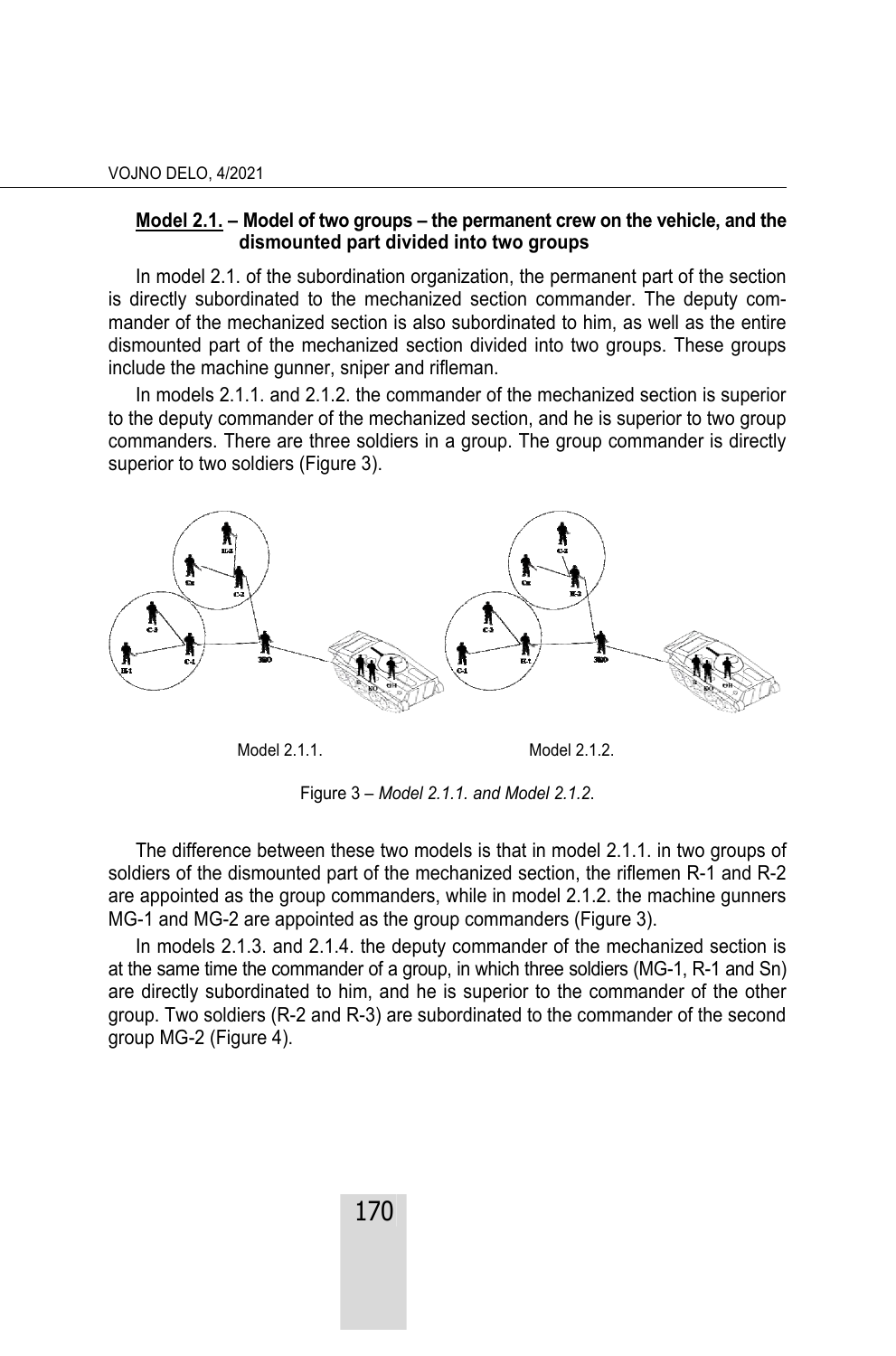

Model 2.1.3. Model 2.1.4.

Figure 4 – *Model 2.1.3. and Model 2.1.4.*

The difference between models 2.1.3. and 2.1.4. is the sniper position that is within the first group in model 2.1.3., while in model 2.1.4. he and the rifleman R-3 swap places in groups (Figure 4).

In models 2.1.3. and 2.1.4. the machine gunner MG-2 is appointed as the commander of the second group (Figure 4), while in models 2.1.5. and 2.1.6. the riflemen R-2 is appointed as the commander of the second group (Figure 5).



Figure 5 - *Model 2.1.5. and Model 2.1.6.*

The division of the dismounted section into two groups is most often performed in order to enable action by weapons of fighting vehicle through the interspace between the groups. The groups also have the role of protecting the flanks of infantry fighting vehicle. Model 2.1.5. and the procedures have been described by Šipka  $(2011)$  in his textbook "Taktika oklopnih jedinica 1".

37 Šipka Branko, *Taktika oklopnih jedinica 1*, Vojna štamparija, Beograd, 2011, p. 93.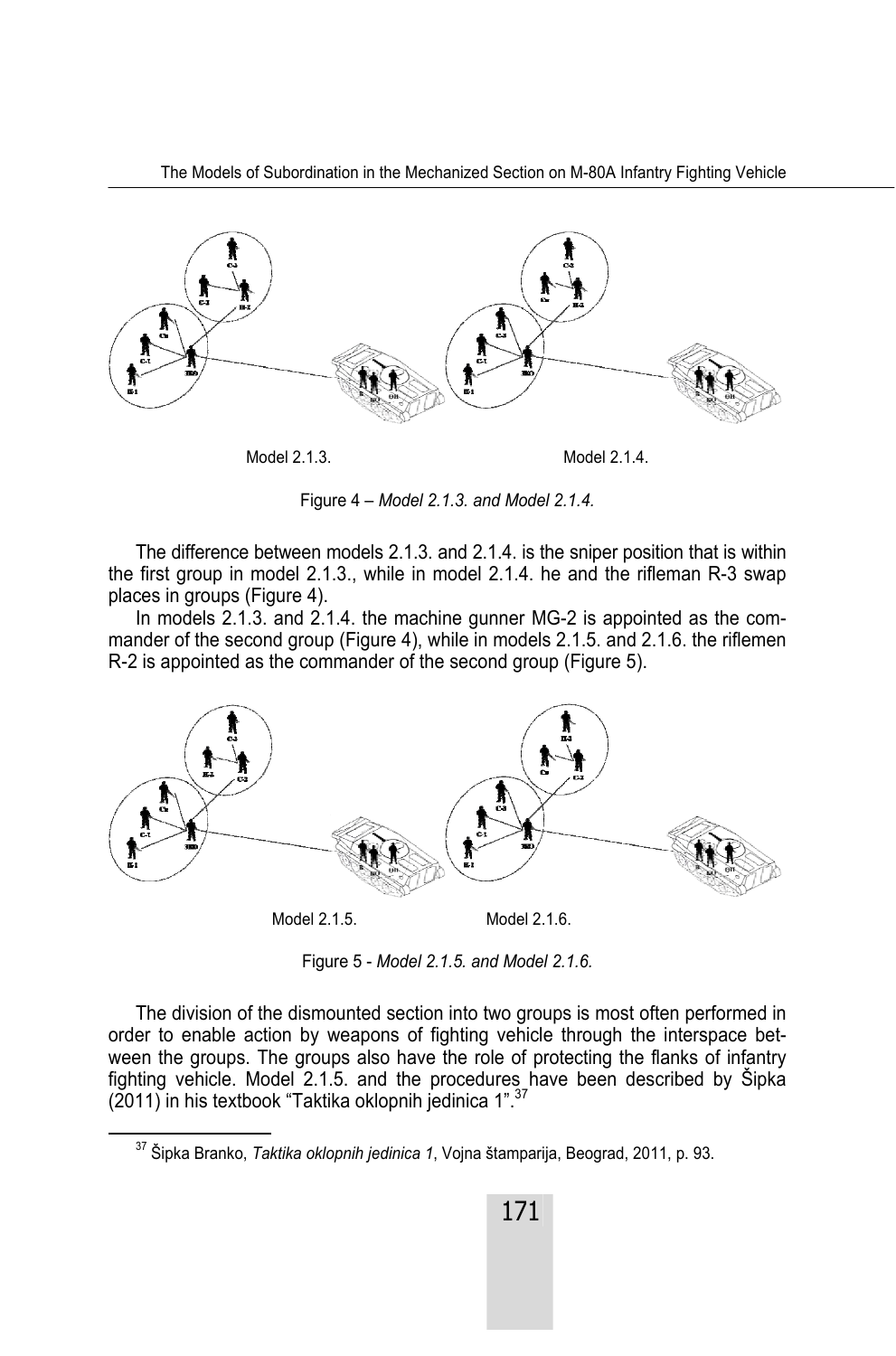In model 2.1.7. the sniper was appointed as the commander of the second group (Figure 6).



Figure 6 – *Model 2.1.7.* 

Model 2.1.7. represents a modification of model 2.1.4. and 2.1.6. In that model, the sniper Sn is appointed as the commander of the second group, with the strength of three soldiers (Sn, MG-2, R-2). The difference in relation to models 2.1.4. and 2.1.6. is the position of the sniper, who is now appointed as the group commander (Figure 6).

#### **Model 2.2 – Models of two groups within the dismounted part of the section that are the factors of fire and movement**

In this group of models, the dismounted part of the section is divided into two parts - groups: fire and mobile. These parts are the basis of modern tactics of the lowest units used to move on the battlefield in the presence of an enemy, especially when a unit is under fire. It involves the use of all available shelters and the coordinated movement of the movement group supported by the fire group and infantry fighting vehicle. It is used when advancing towards an enemy in attack, or when retreating in defence.<sup>38</sup>

In models 2.2.1. and 2.2.2. the first group is the movement group and consists of four soldiers: rifleman 1, 2 and 3, who are subordinated to the deputy commander of the mechanized section. He is at the same time a superior officer to the other group and the subordinate in relation to the mechanized section commander. The second group, which is the fire support group, consists of three soldiers: the machine gunners MG-1, MG-2 and the sniper. In model 2.2.1. the group is commanded by the sniper, and in model 2.2.2. the group is commanded by the machine gunner MG-1.

<sup>&</sup>quot;Armor and Mechanized Infantry Company Team", Armor and Mechanized Infantry Company Team, ATP 3-90.1, 2016, pp. 7-10ATP 3-90.1, 2016, pp. 7-10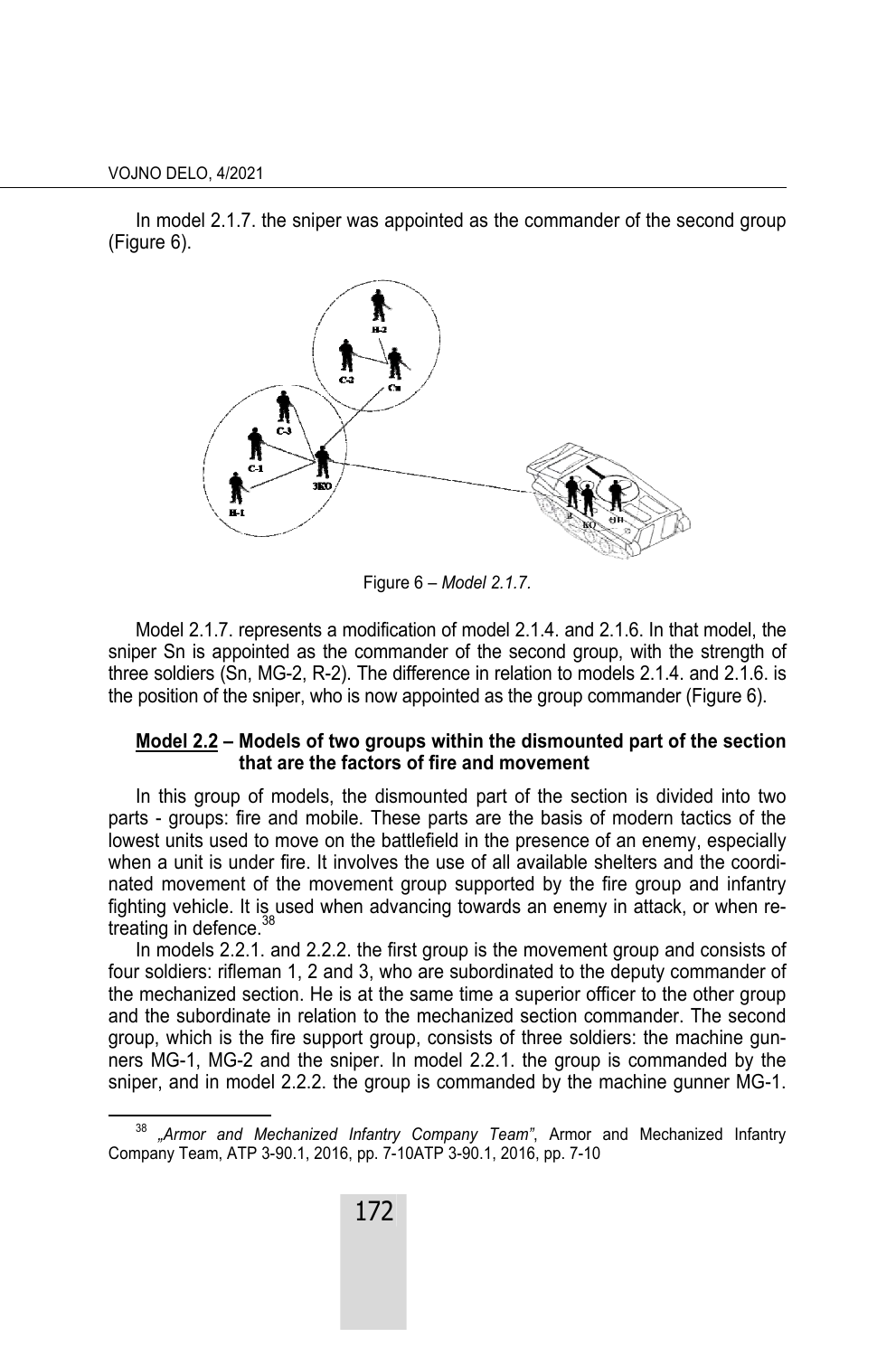The deputy commander of the mechanized section is the commander of the group that performs action by movement, while the fire support group and the permanent crew support it with fire (Figure 7).



Figure 7 – *Model 2.2.1. and Model 2.2.2*.

In models 2.2.3. and 2.2.4. the first group is the movement group, and the second group is still the fire support group. The difference between these two models is the position of the rifleman R-1. In model 2.2.3. he is the commander of the second group and in model 2.2.4. he is the subordinate in the first group. In model 2.2.4. the machine gunners comprise the second group and in cooperation with the permanent crew are fire support to the first group performing movement (Figure 8).



Figure 8 – *Model 2.2.3. and Model 2.2.4.*

In model 2.2.5. the deputy commander of the mechanized section is the commander of the fire support group in which the machine gunners MG-1, MG-2 and the sniper are subordinated to him. The second group is commanded by the rifleman R-1, and the riflemen R-2 and R-3 are subordinated to him (Figure 9).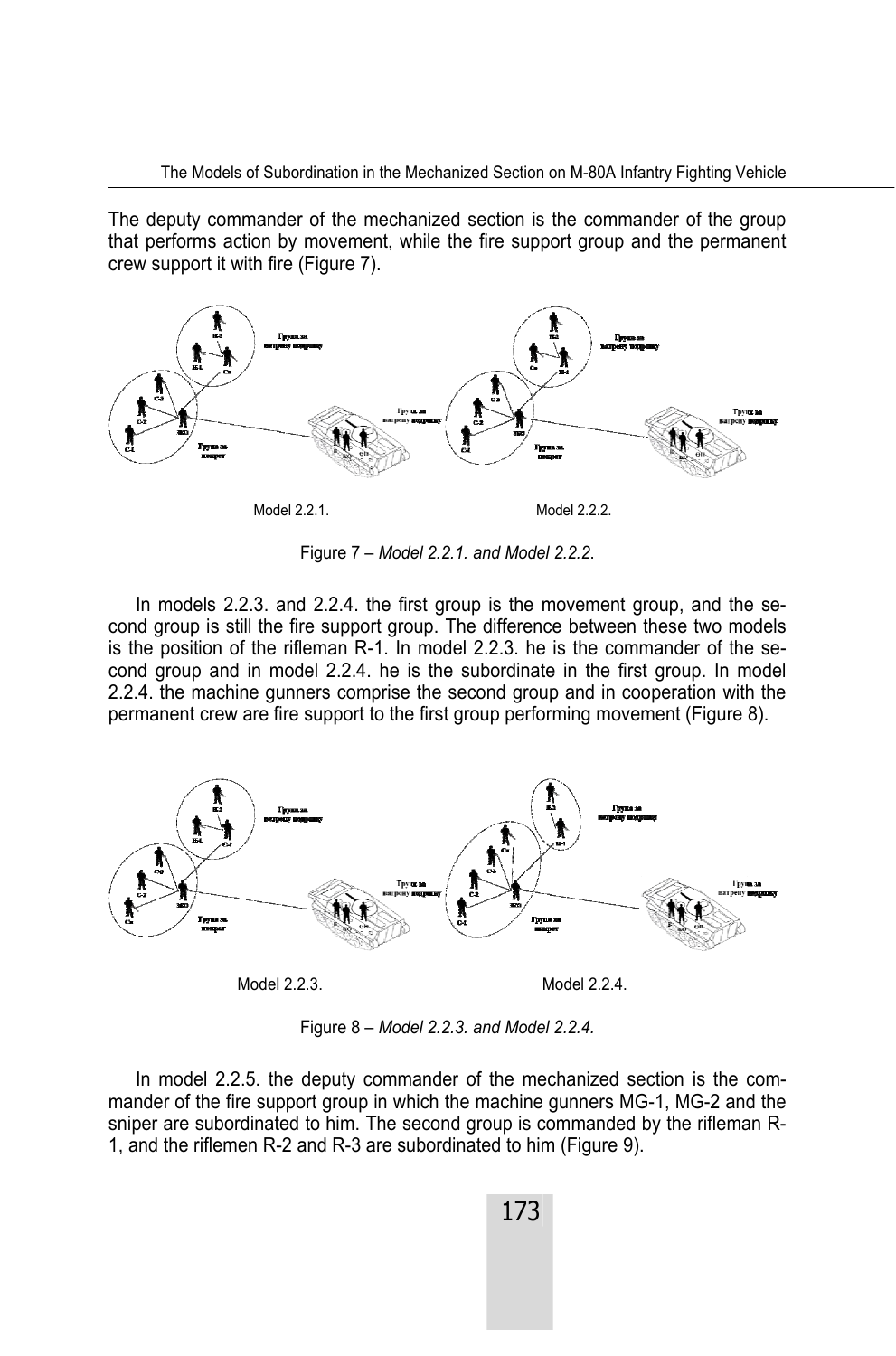

Figure 9 – *Model 2.2.5*.

In models 2.2.6. and 2.2.7. the first group is for fire support and consists of the machine gunners MG-1, MG-2 and the deputy commander of the mechanized section, who commands the group. The second group consists of the riflemen R-1, R-2, R-3 and the sniper. The difference is that in model 2.2.6. the rifleman R-1 is the group commander, and in model 2.2.7. the group is commanded by the sniper (Figure 10).



Model 2.2.6. Model 2.2.7.

Figure 10 – *Model 2.2.6. and Model 2.2.7.*

#### **Model 3 – Models of three groups of the dismounted part of the section**

In this group of models, models are grouped for the situations when the dismounted part of the section is divided into three groups. The division of the section into three groups is not a common organization in the field, but it could be used for some situations.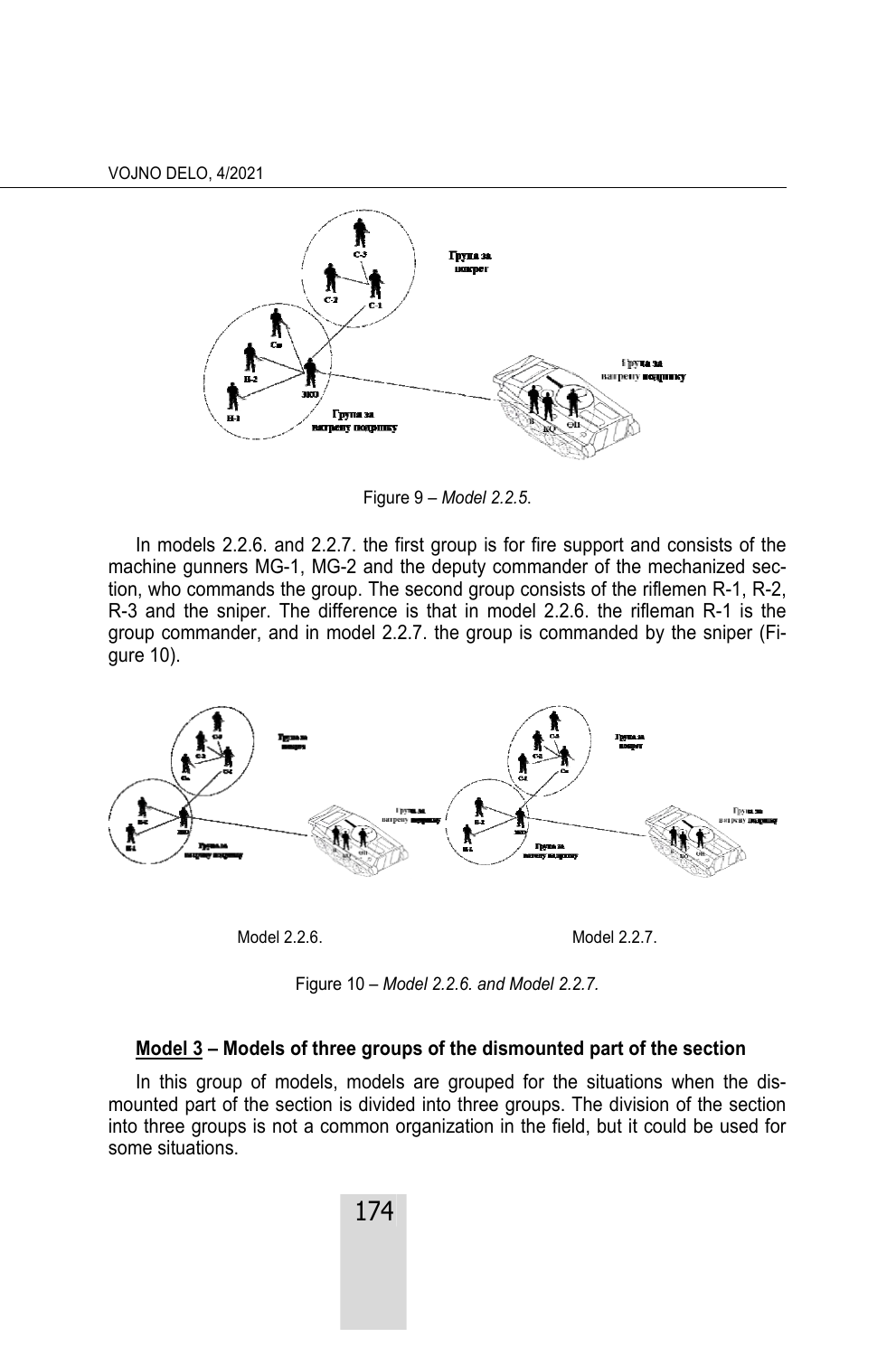In models 3.1. and 3.2. the first and second group consist of the machine gunner MG-1 (MG-2) and the rifleman R-1 (R-2). In both groups, the machine gunner is appointed as the group commander. The group commanded by the deputy commander of the mechanized section consists of the rifleman R-3 and the sniper (model 3.1). In model 3.2. the rifleman R-2 from the second group swaps places with the sniper, and the machine gunner MG-2 continues to command the second group (Figure 11).



Figure 11 – *Model 3.1. and Model 3.2.*

 In Models 3.3. and 3.4. the first and second group consist of the machine gunner MG-1 (MG-2) and the rifleman R-1 (R-2). In both groups, the rifleman R-1 (R-2) is appointed as the group commander. The group commanded by the deputy commander of the mechanized section consists of the rifleman R-3 and the sniper (model 3.3). In model 3.4. the rifleman R-2 from the second group swaps places with the sniper, so the sniper becomes the commander of the second group (Figure 12).



Figure 12 – *Model 3.3. and Model 3.4.*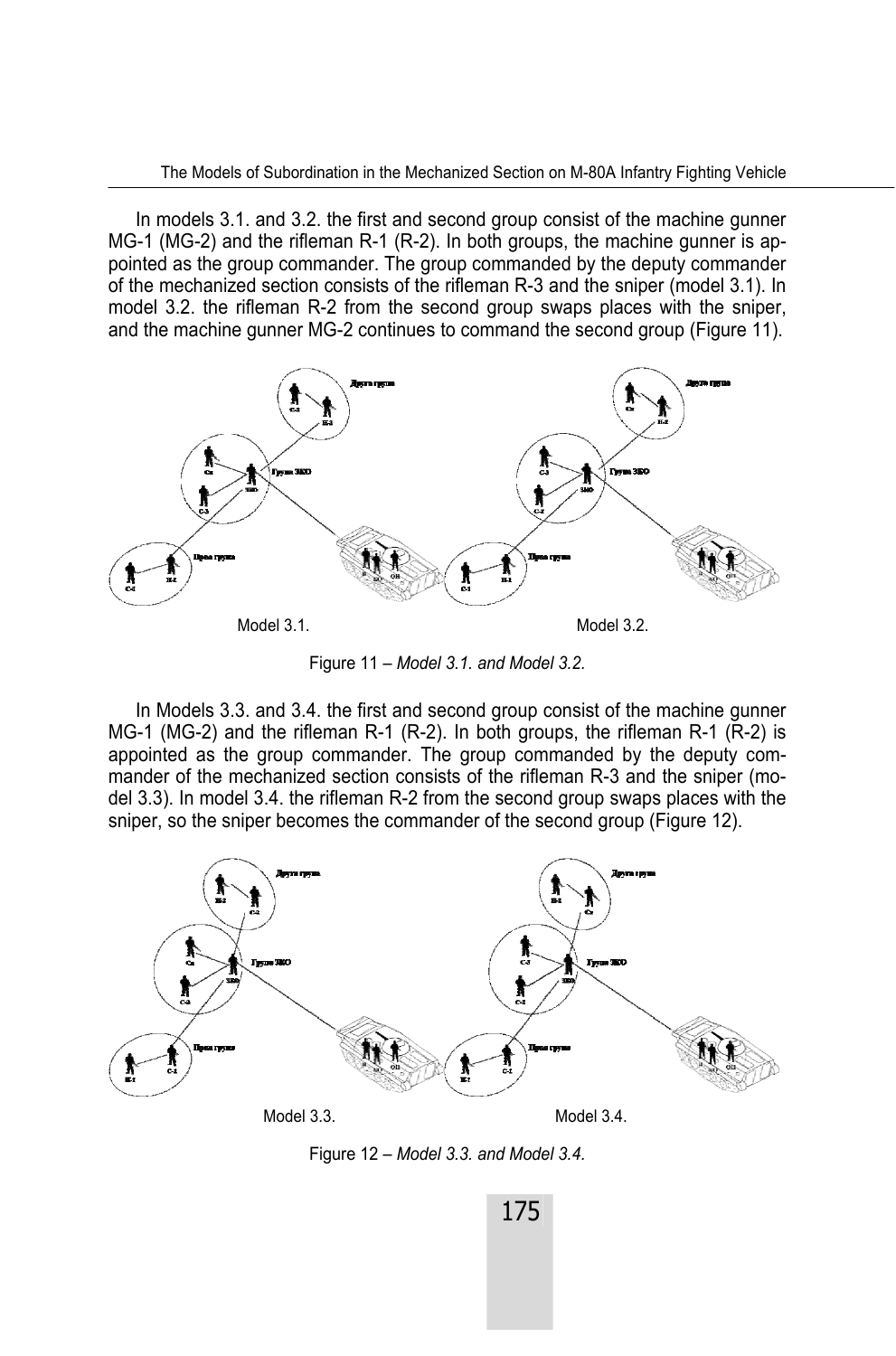In models 3.5. and 3.6. the first group consists of the rifleman R-1 and the machine gunner MG-1, who is also the group commander. In model 3.5. the second group consists of two riflemen R-2 and R-3 commanded by the machine gunner MG-2. The group of the deputy commander of the mechanized section consists of the sniper and the deputy commander of the mechanized section, who is also superior to the commanders of the first and second group (model 3.5).

In model 3.6. the sniper from the group of the deputy commander of the section and the rifleman R-3 from the second group have swapped places (Figure 13).



Figure 13 – *Model 3.5. and Model 3.6*.

In model 3.7. the composition of the groups is the same as in model 3.5, but it differs in that instead of the machine gunners MG-1 and MG-2, the riflemen R-1 and R-2 have been appointed as the group commanders (Figure 14).



Figure 14 *– Model 3.7.*

The group of commanders consists of the deputy commander and the sniper, but it is possible to combine the position of the rifleman R-3 and the sniper as in model 3.6.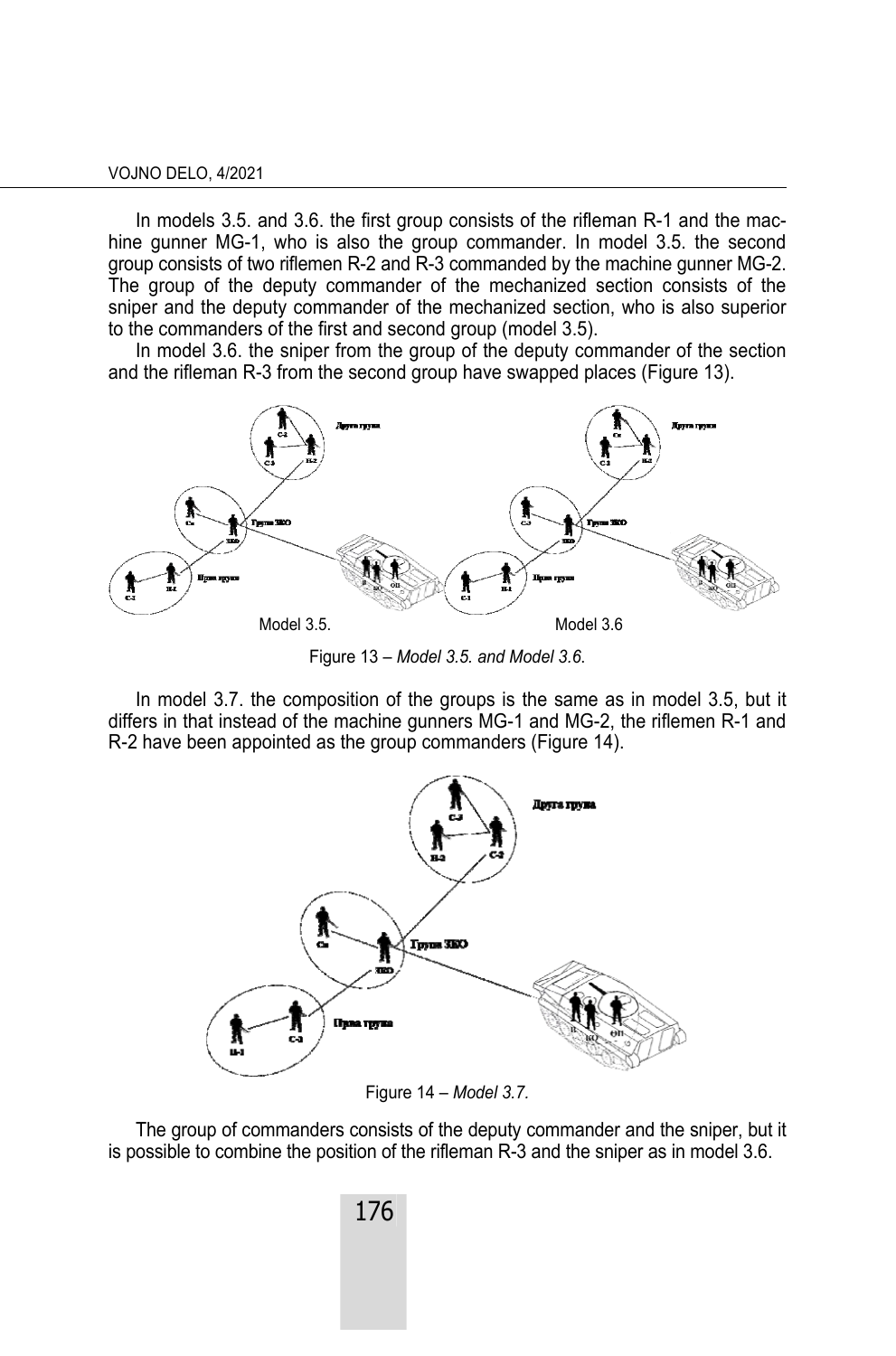## *Conclusion*

The organizational structure from the "Regulation of the mechanized company, platoon, section " (1978) has been the basis for researching the subordination organization model within the mechanized section. The research has been conducted by using the methods of document content analysis, interviews and observations, with the aim of recording all logically set models of the subordination organization within the mechanized section. The scope of the research is limited to the classification and presentation of the model of the subordination organization of the mechanized section on M-80A infantry fighting vehicle when the dismounted part of the section is outside the vehicle.

From the basic structure of the mechanized section, which is presented as Model 1. and which is understood as the main one, during the analysis based on scenarios, it has been identified that within the mechanized section it is possible to establish 22 subordination organizations when the mounted part of the section dismounts from infantry fighting vehicle.

These 22 models of organizational structure are, due to their specifics, grouped into three groups of models, where the dismounted part of the section is divided into: 1) basic model, 2) models of two groups and 3) models of three groups (Table 1).

| <b>Model</b> | Subgroup-<br>first level                                     |                                                                |        | Subgroup-<br>second level |        |        |        |        |  |  |
|--------------|--------------------------------------------------------------|----------------------------------------------------------------|--------|---------------------------|--------|--------|--------|--------|--|--|
| (x)          | (X.X)                                                        |                                                                |        | (X.X.X)                   |        |        |        |        |  |  |
| Model 1.     | Basic model                                                  |                                                                |        |                           |        |        |        |        |  |  |
| Model 2.     | Models of two groups in the dismounted part of the section   |                                                                |        |                           |        |        |        |        |  |  |
|              | Model                                                        | The crew and dismounted part divided into two groups           |        |                           |        |        |        |        |  |  |
|              | 2.1.                                                         | Model                                                          | Model  | Model                     | Model  | Model  | Model  | Model  |  |  |
|              |                                                              | 2.1.1.                                                         | 2.1.2. | 2.1.3.                    | 2.1.4. | 2.1.5. | 2.1.6. | 2.1.7. |  |  |
|              |                                                              | The crew and dismounted part divided into two groups (fire and |        |                           |        |        |        |        |  |  |
|              | Model                                                        | movement)                                                      |        |                           |        |        |        |        |  |  |
|              | 2.2.                                                         | Model                                                          | Model  | Model                     | Model  | Model  | Model  | Model  |  |  |
|              |                                                              | 2.2.1.                                                         | 2.2.2. | 2.2.3.                    | 2.2.4. | 2.2.5. | 2.2.6. | 2.2.7. |  |  |
|              | Models of three groups in the dismounted part of the section |                                                                |        |                           |        |        |        |        |  |  |
| Model 3.     | Model                                                        | Model                                                          | Model  | Model                     | Model  | Model  | Model  |        |  |  |
|              | 3.1.                                                         | 3.2.                                                           | 3.3.   | 3.4.                      | 3.5.   | 3.6.   | 3.7.   |        |  |  |

Table 1 – *The overview of the subordination organization model within the mechanized section on M-80A infantry fighting vehicle* 

Two models have been discovered in literature: model 1 shows the organizational structure from "Pravilo mehanizovana četa, vod, odeljenje" (1978), and model 2.1.5. has been presented by Šipka (2011) in "Taktika oklopnih jedinica 1".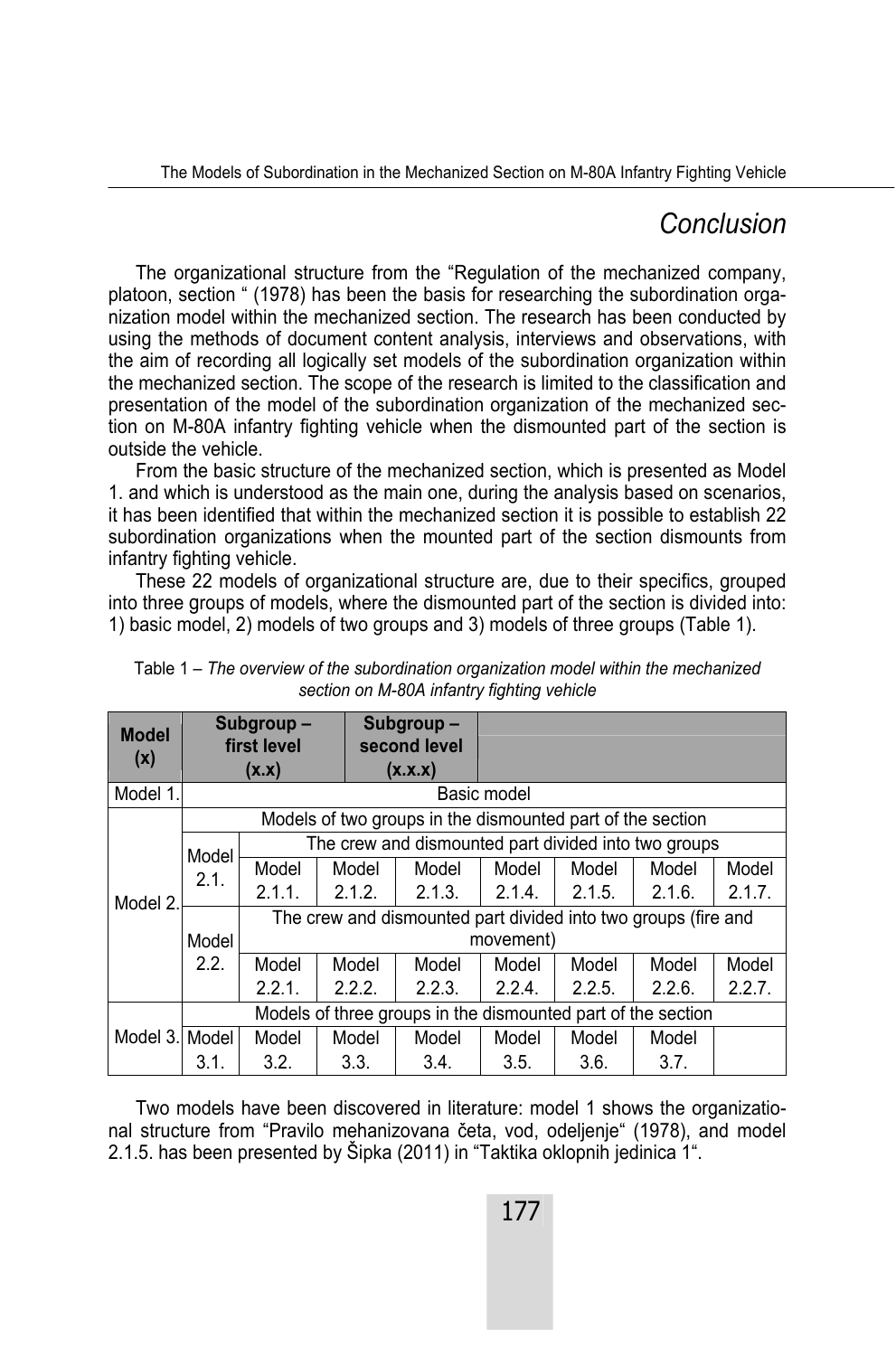In all models, the implementation of activities and initiatives is assumed, as an important principle in the subordination organization within the mechanized section, where the commander of the mechanized section, located in the vehicle, encourages the deputy commander of the section outside the vehicle to independently command and make decisions, as well as to support him in his decisions. Further organization of subordination defines that the soldiers appointed by the deputy commander of the section as the group commanders are obliged to perform tasks in accordance with the idea of the superior, but they also have the opportunity to perform it in a way adapted to the situation they see in front of them.

This research proposes 22 solutions for the organized subordination of the dismounted part of the mechanized section. The lack of material resources has made it impossible for the research to continue, but the obtained results have been presented, so that the work on the research could be continued by including practical verification in relation to missions, space, situations, circumstances, etc.

### *Literature*

[1] "*The Mechanized Infantry Platoon and Squad (APC)*", Headquarters Section of the Army, FM 7-7, Washington, DC, 1985.

[2] "Закон о Војсци Србије"*, Службени гласник Републике Србије*, број 116/2007, 88/2009, 101/2010 - др. закон, 10/2015, 88/2015 – одлука УС и 36/2018.

[3] "Доктрина командовања – привремена", Здружена оперативна команда Генералштаба Војске Србије, Војна штампарија, Београд, 2016.

[4] Борислав Ратковић и остали., Војни лексикон, Војноиздавачки завод, Београд, 1981, страна 594.

[5] "Правило механизована чета, вод, одељење", Управа оклопних јединица Савезног секретаријата за народну одбрану Социјалистичке Федеративне Републике Југославије, Војноиздавачки завод, Београд, 1978.

[6] Theodore Severn, "Airland battle preparation: Have we forgotten to train the dis*mounted mechanized infantryman?*", US Army war college, Carlisle Barracks, PA, 1988.

[7] Carmichael John, "Devising Doctrine for the Bradley Fighting Vehicle Platoon Dis*mount Element-Finding the Right Starting Point"*, a monograph, School of Advanced Military Studies, United States Army Command and General Staff College, Fort Leavenworth, Kansas, 1988.

[8] Шипка Бранко, *Tактика оклопних јединица 1,* Војна штампарија, Београд, 2011.

[9] "*The Infantry Rifle Platoon and Squad*", Headquarters Section of the Army, FM 3-21.8 (FM 7-8), Washington, DC, 2007.

[10] "Правило тенковска чета, вод, тенк", Савезни секретаријат за народну одбрану, УОЈ-5, Војноиздавачки завод, Београд, 1978.

[11] Directorate of intelligence "The Cutting Edge: Soviet Mechanized Infantry in *Combined-Arms Operations*", A research paper, 1987.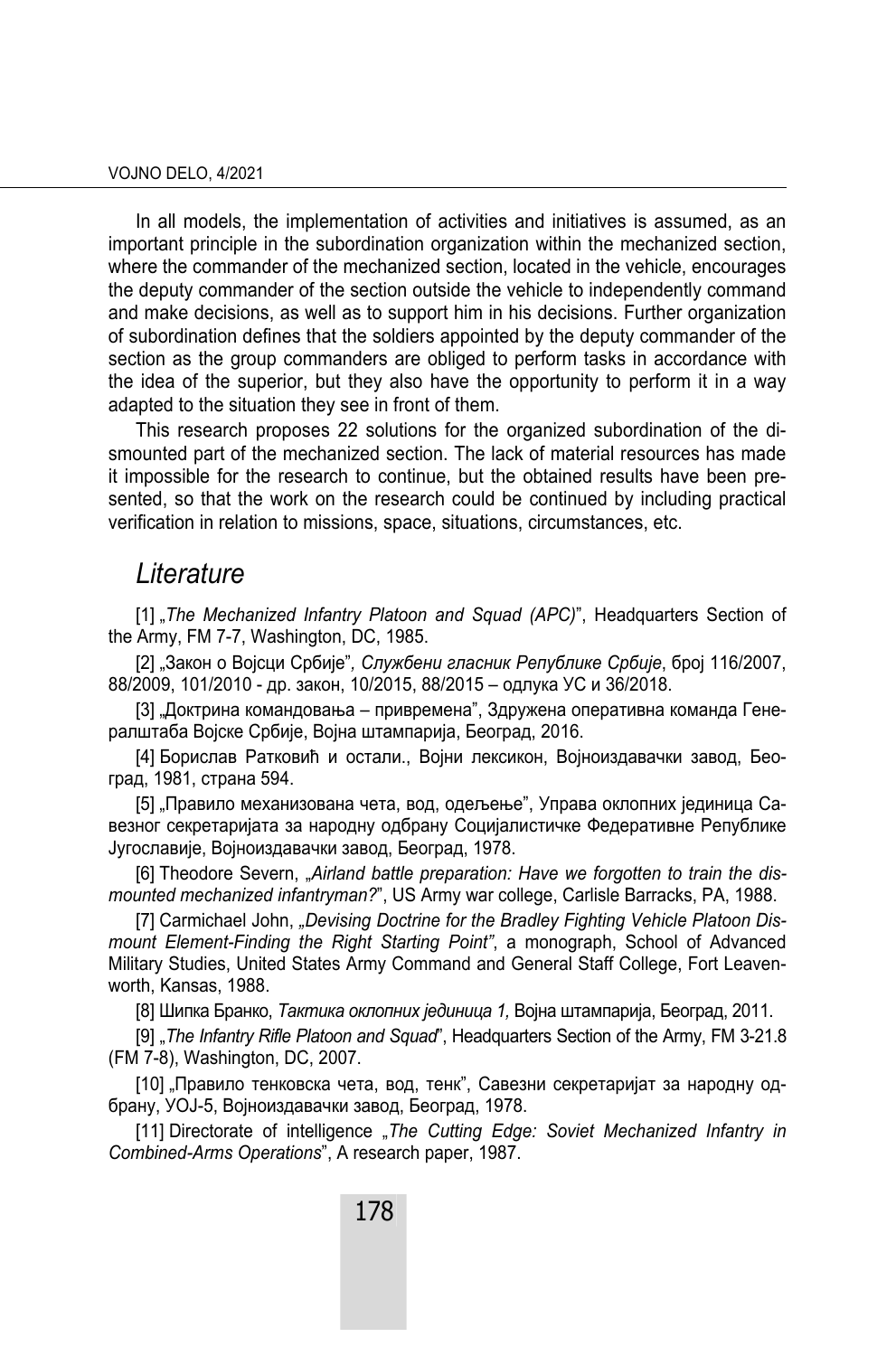[12] Chris Smith, Tony Duus and Simeon Ward, "*Contemporary Warfare, the Utility of Infantry, and Implications for the Project Land 400 Combined Arms Fighting System*", Australian Army Journal, Volume VII, Number 2, ISSN 1448-2843, Winter 2010.

[13] "Armor and Mechanized Infantry Company Team", Armor and Mechanized Infantry Company Team, ATP 3-90.1, 2016, page 7-10ATP 3-90.1, 2016.

[14] "Mission Command: Command and Control of Army Forces", Headquarters Section of the Army Washington, D.C., Army Doctrine Publication No. 6-0, ADP 6-0, 2019.

[15] "Доктрина копнене војске", Kоманда Копнене војске Генералштаба Војске Србије Министарства одбране, Л-0, Медија центар Одбрана, Војна штампарија, Београд, 2012.

[16] Манојло Бабић, "Брзина – чинилац успеха у борбеним дејствима оклопих и механизованих јединица", *Војно дело*, вол. 40, бр. 1, 1988.

[17] Милорад Радетић, "Правци даљег развоја борбених возила пешадије", *Војнотехнички гласник*, 2001, бр. 1, стр. 83-100.

[18] Милорад Радетић, "Правци даљег развоја борбених возила пешадије", Вој*нотехнички гласник,* број 2, 2001.

[19] Раде Славковић, Бранко Шипка, Јадранко Јукић, "Употреба оклопних јединица у операцијама у насељеном месту", *Војно дело*, 2017, стр. 223-240.

## *S u m m a r y*

he organization of command in the mechanized section on M-80A infantry The organization of command in the mechanized section on M-80A infantry fighting vehicle is defined by the regulations and textbooks of mechanized units. The problem that is not covered in the regulations is the organization of subordination of soldiers of the mounted crew when performing tasks outside the vehicle. The regulations stipulate in principle that command is executed by single seniority and subordination, but that the mechanized section commanders organize their crews in the way they think is appropriate, in accordance with a certain mission and tasks. The decision-making on transfering commanding competencies and organization of subordinates in the chain of subordination within the mechanized section is a dilemma even for experienced commanders of mechanized units because this is defined by general principles of performing activities, whereby it is not known where the riflemen, sniper and machine gunners should be when they are outside the fighting vehicle.

During preparation and execution of activities, the mechanized section commander should adapt the model of subordination in relation to task, space, time and other factors that occur in combat operations. Thus, it can happen that the commander or deputy commander divides the mounted part of the mechanized section into several smaller units (groups, teams) in order to perform some task.

The research performed by the analysis of content in regulations and textbooks, observing the way of work during the performance of activities, anticipating possible situations and discovering examples of good practice of the mechanized section commanders, the models presented in this paper have been formed.